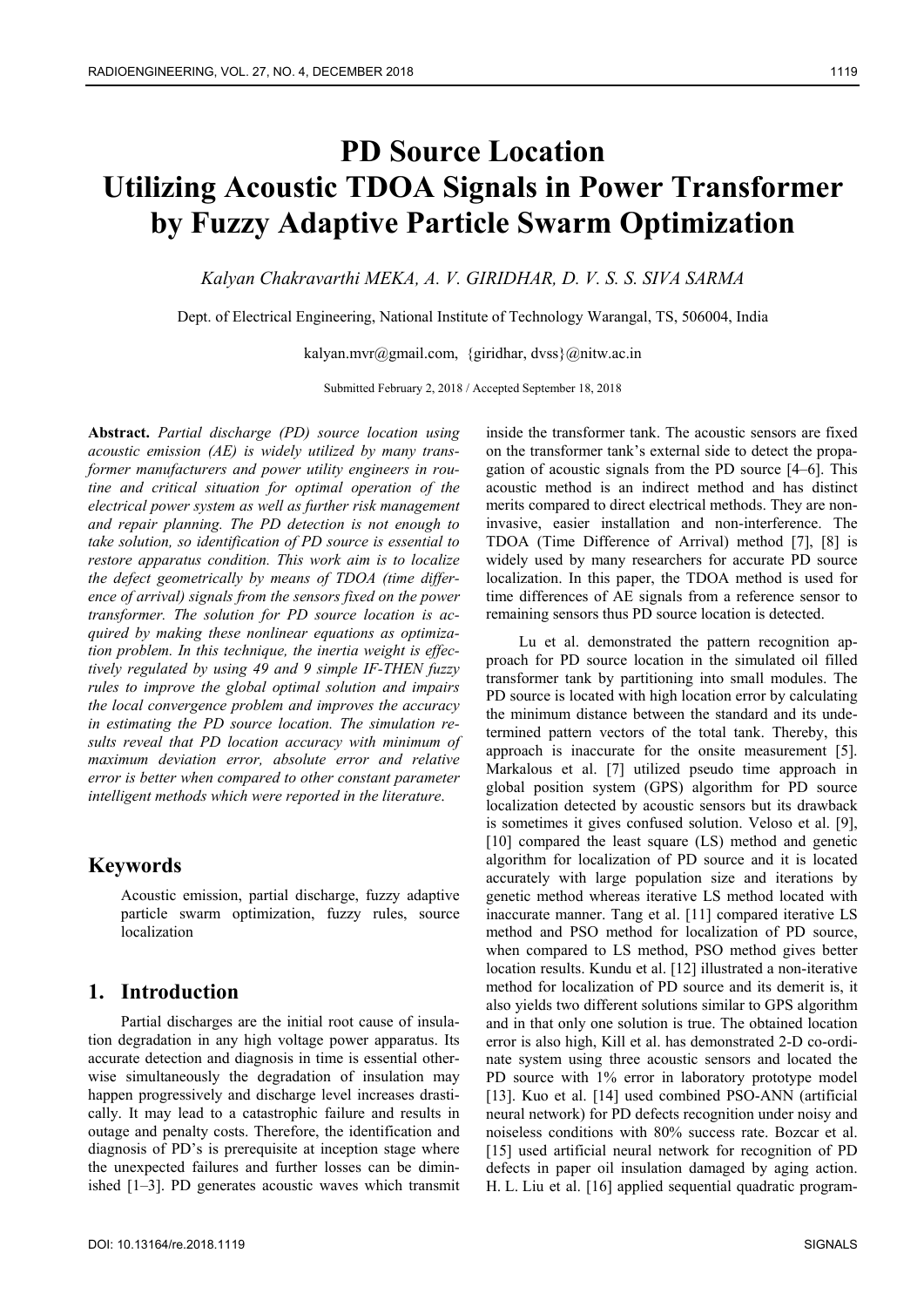ming-genetic algorithm for PD source location with more population size. H. L. Liu et al. [17] employed quantum genetic algorithm for PD source location with more population and iterations.

Z. Hasirci et al. [18] applied PSO algorithm to optimize frequency dependent model parameters for different bus bar distribution systems (630, 1250 and 2000 A) and these bus bars functioning as a power line communication at 3–148.5 kHz band were analyzed for frequency and phase shift keying modulations to distinct network alignments. C. Han et al. [19] applied Feedback PSO (FPSO) algorithm to minimize the peak side lobe on both digital position shift method and digital position shift with optimal amplitude methods, but the optimized results of both methods shown inferior with other methods reported in the literature particularly steering direction near to end fire direction. E. Tugcu et al. [20] used PSO method for blind verification of channel matched filter (CMF) coefficients and shown better performance in terms of bit error rate and mean square error of frequency selective channels with other conventional blind training methods. L. Song et al. [21] implemented box particle cardinalized probability hypothesis density filter for tracking multiple targets and shown superior performance: particularly detection probability decreases and more clutter appears compared to box particle cardinalized probability hypothesis density (BP-CPHD) filter and sequential monte Carlo cardinalized probability hypothesis density (SMC-CPHD) filter. F. Gunes et al. [22] proposed honey bee mating optimization (HBMO) in designing an ultra-wide band low noise amplifier for delivering maximum power and required noise. This HBMO method shown better results than other methods published in the literature. O. Cakir et al. [23] investigated the performance of PSO with time difference of arrival average (TDOAA) method for emitter location and the location results shown better position accuracy than other classical methods.

K. N. Abdulrani et al. [24] proposed the modified cuckoo search (MCS) algorithm for synthesizing linear array geometry symmetrically with low level of side lobe and its performance is slightly better than PSO and GA methods. A. Akubulut et al. [25] demonstrated the channel state transition probabilities as unknown by secondary users with PSO method and the obtained results shown better even in transient conditions. Zhonghun Ma et al. [26] applied PSO method on two different wide band medium gain antenna arrays design and instructed to employ fitness function based on realized gain. V. Sedenka et al. [27] implemented multi objective PSO and non-dominated sorting genetic algorithms (NSGA-II) on a cavity microwave resonator synthesis and the multi objective PSO method obtained better results than NSGA-II method. J. Lacik et al. [28] demonstrated the multi criterion optimization for bow tie antenna using PSO with time domain multi objective function for designing broadband antennas. V. Raptis et al. [29] investigated the different parameters such as antenna height, additional variable capacitance and

varactor voltage for a planar inverted F antenna. These antennas are equipped in modern telecommunication systems to operate in different frequency bands. J. Kracek et al. [30] evaluated maximal power delivered to appliance by reference levels of electric and magnetic field strengths fulfilment with the help of two simple examples. P. Kadlec et al. [31] compared least square and sliding correlator methods for pilot symbol embedded channel estimation. Simulation results shown by least square estimation are best for precise CIR findings even in terms of computational demands. S. K. Chronopoulos et al. [32] used PCCC technique in turbo coded OFDM system under different noise scenarios.

Many authors used iterative and metaheuristic methods [33] in their domain of research. It has been confirmed that no algorithm can perform best for different research problems till now. The conventional methods i.e. iterative and non-iterative methods take more computation and time to produce the better results and the iterative method depends on correct starting guess values. The optimization algorithms also take large number of population and iterations for getting better results. Hence, hybridization of optimization method with other methods may enhance the search space to balance the overall exploration and exploitation ability, convergence speed, and ability of searching global optimum, less computation time and better results when compared to conventional and optimization methods. PSO is one of the most widely used evolutionary algorithms in hybrid methods due to its simplicity. Some works reported in the literature [34] which have been controlling either inertia weight or acceleration parameters of PSO methods targeted to reduce the trapping probability of local minimum. In view of above, the FAPSO has been adopted in the present work for improving the accuracy of PD source localization.

## **2. Formulation of PD Source Problem**

The PD source and the sensor positions placement on the transformer tank is shown in Fig. 1. The  $P(x, y, z)$  is the estimated PD source and the sensors positions are  $S_1$  ( $x_a$ ,  $y_a$ ,  $z_a$ ),  $S_2$  ( $x_b$ ,  $y_b$ ,  $z_b$ ),  $S_3$  ( $x_c$ ,  $y_c$ ,  $z_c$ ) and so on  $S_n$  ( $x_n$ ,  $y_n$ ,  $z_n$ ). The sensor  $S_1$  is considered as the reference sensor to activate the further sensors.

#### **2.1 Objective Function**

The aim of this localization of PD source is to minimize the location error.

$$
g = \sqrt{(x - x_{a})^{2} + (y - y_{a})^{2} + (z - z_{a})^{2}},
$$
 (1)

$$
p = \sqrt{(x - x_b)^2 + (y - y_b)^2 + (z - z_b)^2} - g - v_a \tau_{21}, \qquad (2)
$$

$$
q = \sqrt{(x - x_c)^2 + (y - y_c)^2 + (z - z_c)^2} - g - v_a \tau_{31}, \qquad (3)
$$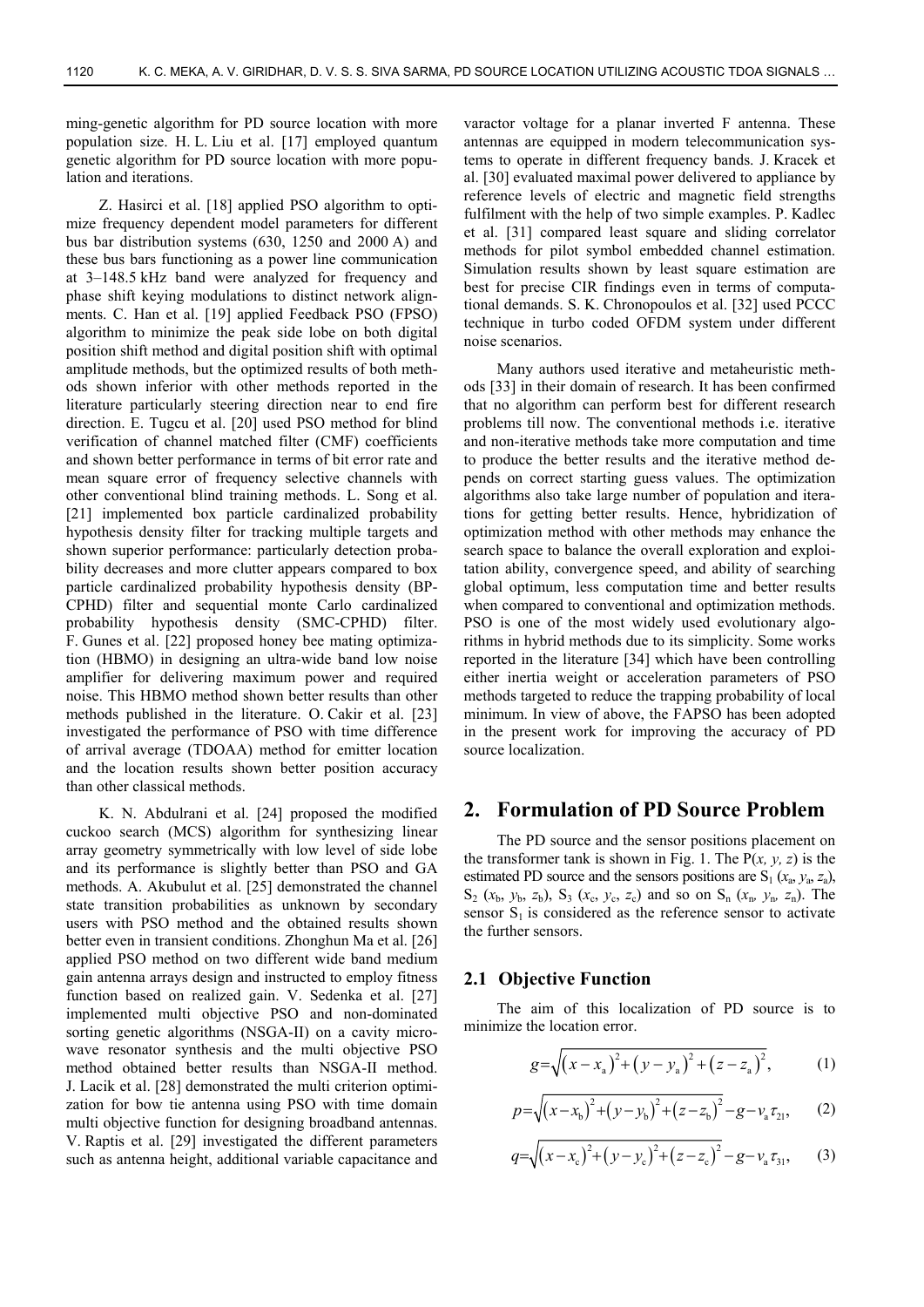

**Fig. 1.** PD Source and sensors placement on the transformer tank.

$$
r = \sqrt{(x - x_{d})^{2} + (y - y_{d})^{2} + (z - z_{d})^{2}} - g - v_{a} \tau_{41}, \qquad (4)
$$

$$
s = \sqrt{(x - x_e)^2 + (y - y_e)^2 + (z - z_e)^2} - g - v_a \tau_{51},
$$
 (5)

$$
\min\{D_f(x, y, z, v_a)\} = p^2 + q^2 + r^2 + s^2. \tag{6}
$$

In (1),  $(x, y, z)$  is the PD source position,  $S_1(x_a, y_a, z_a)$ is the first sensor fixed position on the transformer tank. In (2),  $(x, y, z)$  is the PD source position,  $S_2(x_b, y_b, z_b)$  is the second sensor fixed position on the transformer tank,  $\tau_{21}$  is the time difference between sensor 2 and sensor 1. In (3),  $(x, y, z)$  is the PD source position,  $S_3(x_c, y_c, z_c)$  is the third sensor fixed position on the transformer tank,  $\tau_{31}$  is the time difference between sensor 3 and sensor 1. In (4), (*x, y, z*) is the PD source position,  $S_4$  ( $x_d$ ,  $y_d$ ,  $z_d$ ) is the fourth sensor fixed position on the transformer tank,  $\tau_{41}$  is the time difference between sensor 4 and sensor 1. In (5), (*x, y, z*) is the PD source position,  $S_5$  ( $x_e$ ,  $y_e$ ,  $z_e$ ) is the fifth sensor fixed position on the transformer tank,  $\tau_{51}$  is the time difference between sensor 5 and sensor 1. In (6), min  $\{D_f(x, y, z, v_a)\}\$ is minimization of the objective function with constraints length (min  $\lt x \lt \text{max}$ ) mm, width (min  $\leq y \leq$  max) mm, height (min  $\leq z \leq$  max) mm and acoustic velocity  $(1200 \le v_a \le 1500)$  m/s of the transformer tank considered.

#### **3. Proposed Method**

PSO is based on the evolution of birds flocking closely to swarming intelligence and it was proposed by Kennedy and Eberhart in 1995. This approach includes in such a way that at each iteration, upgrading the velocity and position of every particle, each particle moves in the direction of its  $P_{best}$  position based on memory and  $g_{best}$ position based on information of (7), (8) respectively.

$$
\mathbf{v}_{k}^{t+1} = w\mathbf{v}_{k}^{t} + c_{1} \operatorname{rand}_{1} \left( \mathbf{p}_{\text{best}} - \mathbf{x}_{k}^{t} \right) + c_{2} \operatorname{rand}_{2} \left( \mathbf{g}_{\text{best}} - \mathbf{x}_{k}^{t} \right), (7)
$$

$$
\mathbf{x}_{k}^{t+1} = \mathbf{x}_{k}^{t} + \mathbf{v}_{k}^{t+1}.
$$
 (8)

In (7), *w* is the inertia weight,  $v_k^t$  is the current particle velocity,  $\mathbf{v}_k^{t+1}$  is the new velocity vector, *t* is the iteration count,  $c_1$  and  $c_2$  are learning parameters,  $rand_1$  and  $rand_2$ are random numbers, **p**best and **g**best are local best solution and global best solution,  $\mathbf{x}_k^t$  is the current particle solution. In (8),  $\mathbf{x}_k^{t+1}$  is the new position vector,  $\mathbf{x}_k^t$  is the current particle position vector,  $\mathbf{v}_k^{t+1}$  is the new velocity vector.

Normally, PSO velocity contains three segments, i.e. the momentum segment, the cognitive learning segment and the social learning segment. The PSO performance is improved by the equilibrium among these segments, i.e., which controls the local and global searching abilities. In PSO, the inertia weight is utilized to balance the global and local searching abilities. A huge inertia weight accelerates a global search while a little inertia weight accelerates a local search. The searching abilities will be dynamically improved by tuning the inertia weight effectively.

The searching procedure of PSO is a non-linear and difficult approach. The sequential or straight line declining inertia weight process has a linear progression capability from global to local search and has not shown the effective searching process for obtaining the optimum solution. Hence, the inertia weight should be changed nonlinearly and dynamically for improvement in the performance and equilibrium between global and local searching abilities. Conveniently with some ideas of PSO searching procedure is assembled and linguistic relation of the searching procedure for localization of PD source is attainable. This idea and linguistic relation formulate a fuzzy interference system for adjustment of PSO inertia weight dynamically to solve the localization of PD source problem. The remaining part of this paper explains modelling a fuzzy system and adapting inertia weight effectively for localization of PD source problem. The simple IF-THEN fuzzy rules in Tab. 1 and  $(9)$ – $(12)$  are utilized for the proposed methods, i.e., FAPSO-I consists of 49 fuzzy rules listed in Tab. 1 and FAPSO consists of 9 fuzzy rules.

In Figs. 2–4, triangular membership functions are considered and they are represented by seven linguistic elements (NL, NM, NS, Z, PS, PM and PH) for negative large, negative medium, negative small, zero, positive small, positive medium and positive high respectively are used for fuzzification of every input and output. The fuzzy logic block diagram with two inputs and one output is shown in Fig. 5. In this fuzzy logic system, fuzzification block converts crisp value to fuzzy value, fuzzy interference engine has the capability of simulating human decision making based on fuzzy rules of inference in fuzzy logic and the defuzzifier block converts fuzzy value to crisp value using centroid method.

#### **3.1 Formulation of Fuzzy System**

A fuzzy rule base design is developed using inertia weight of the PSO algorithm to get better accuracy in the PD location results. The fuzzy logic system contains three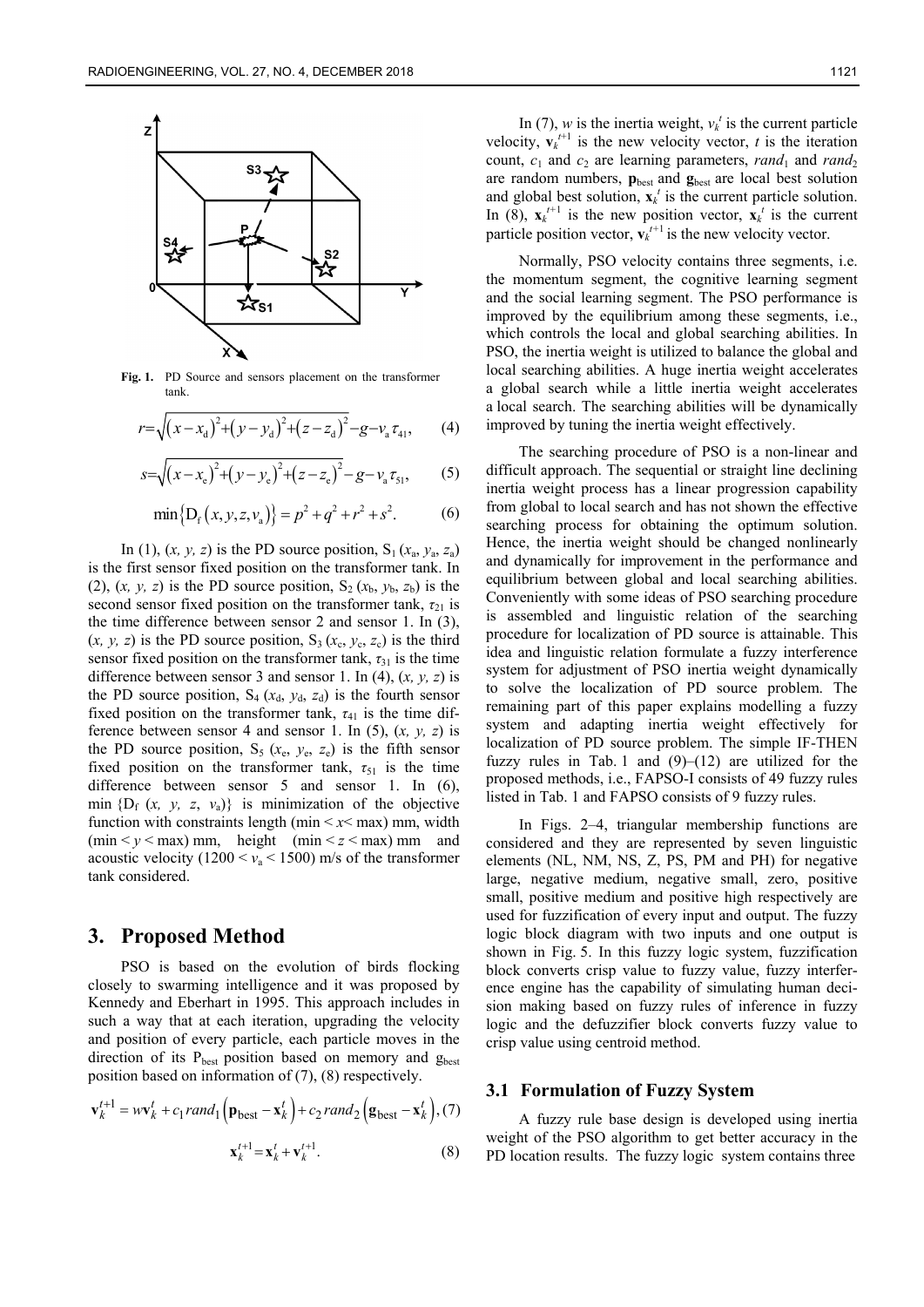

**Fig. 2.** Representation of Triangular Membership functions for Normalized Fitness Input.



**Fig. 3.** Representation of Triangular Membership functions for Inertia Weight Input.



**Fig. 4.** Representation of Triangular Membership functions for Change in Inertia Weight Output.



**Fig. 5.** Fuzzy Logic System with two inputs and one output.

main segments, i.e., fuzzification, inference system and defuzzification. To find a good inertia weight in the fuzzy domain, inputs of the fuzzy system are normalized fitness and the inertia weight while the output is inertia weight. In

order to establish a crisp mathematical model for the adaptive PSO, it is very hard to actively modify the inertia weight parameters. Therefore, easily understanding IF-THEN rules are appropriate to compute the some portion of inertia weight modification in the fuzzy adaptive PSO procedure to locate the PD source.

Normalized fitness: The current solution fitness is very crucial to guess the inertia weight for the correct choice of the velocity. In general, normalized fitness lies in between 0 and 1 and it is given by

$$
Fitnormalise = \frac{fgbest - fgbestold}{10 - fgbestold}.
$$
 (9)

In  $(9)$ ,  $f_{\text{gbest}}$  is the global best fitness value for considered iterations and fgbestold is the old global best fitness value for the first iteration from (8).

Inertia Weight: Its value lies in between 0.4 and 1 for this problem.

Change in Inertia Weight: In this paper, its value is placed in between –0.1 and 0.1.

IF-THEN rules and defuzzification: For FAPSO, forty nine rules are constructed using seven linguistic values for every input element. The simple IF-THEN rules are shown in Tab. 1. The arithmetic product operator is used as conjunction for the input and output elements in the formulation of individual rules. For every rule, output element will be scaled based on degree of membership (DOM).

#### **3.2 Fuzzy Adaptive PSO Formulation:**

The velocity and position computations for the proposed fuzzy adaptive PSO are as follows

$$
w_k^{t+1} = w_k^t + \Delta w_k^t, \qquad (10)
$$

$$
\mathbf{v}_{k}^{t+1} = w_{k}^{t+1} \mathbf{v}_{k}^{t} + c_{1} rand_{1} (\mathbf{p}_{best} - \mathbf{x}_{k}^{t}) + c_{2} rand_{2} (\mathbf{g}_{best} - \mathbf{x}_{k}^{t}), (11)
$$

$$
\mathbf{x}_{k}^{t+1} = \mathbf{x}_{k}^{t} + \mathbf{v}_{k}^{t+1}.
$$
 (12)

In (10),  $w_k^{t+1}$  is the new adaptive weight, t is the iteration count,  $w_k^t$  is the  $k^{\text{th}}$  particle weight,  $\Delta w_k^t$  is the change in weight value. In (11),  $\mathbf{v}_k^{t+1}$  is the new velocity vector,  $v_k^t$  is the  $k^{\text{th}}$  particle velocity, *t* is the iteration count,  $w_k^{t+1}$  is the adaptive inertia weight,  $c_1$  and  $c_2$  are learning parameters,  $rand_1$  and  $rand_2$  are random numbers,  $p_{best}$  and  $g_{best}$  are local best solution and global best solution,  $\mathbf{x}_k^t$  is the current particle solution. In (12),  $\mathbf{x}_k^{t+1}$  is the new position vector and other terms are the same as in (11).

## **4. Results and Discussions**

The simulations are performed on the same experiment measurements data but the population size is reduced from 50 to 20 and total iterations are reduced from 200 to 100. The calculated location of PD source results obtained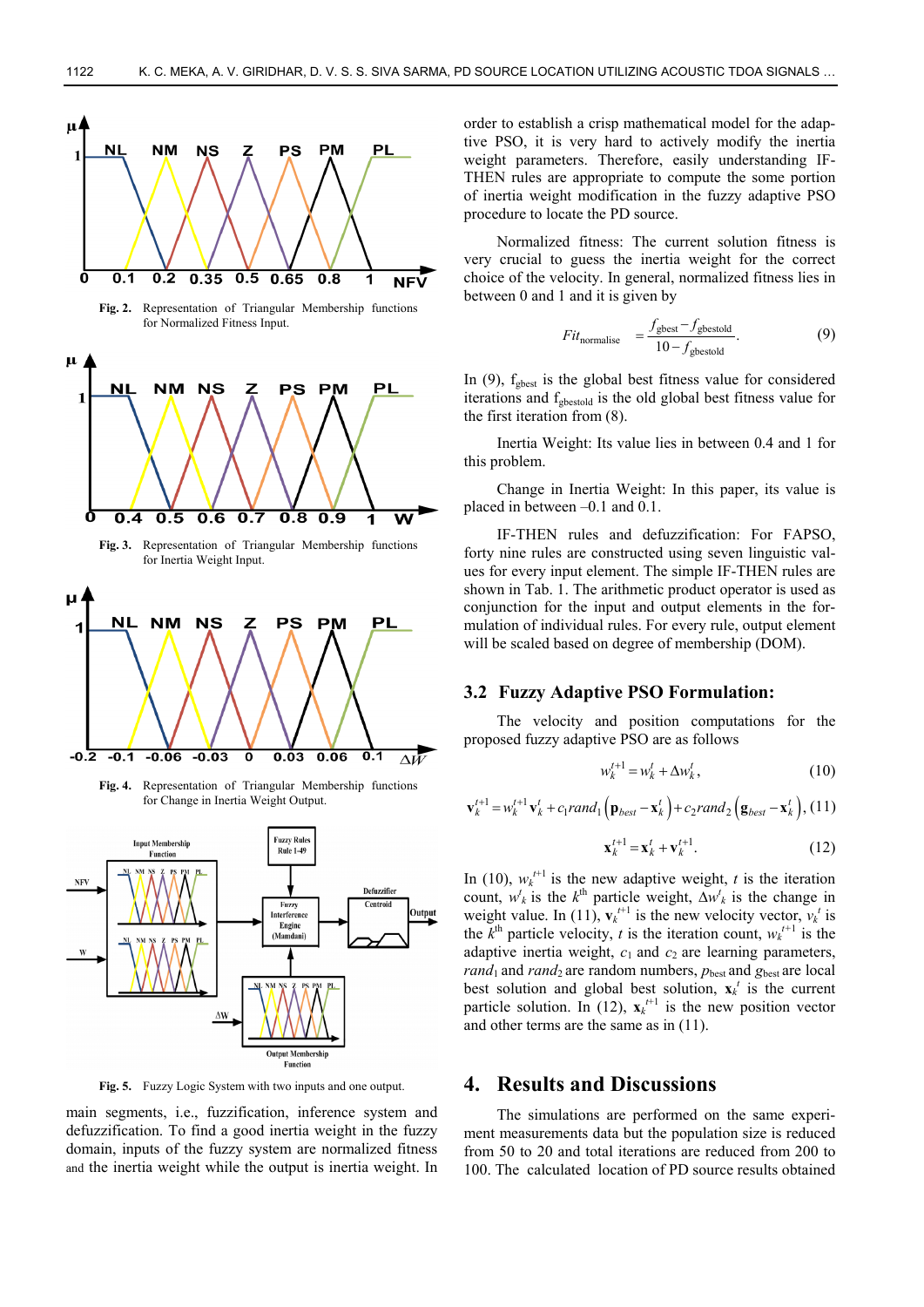| Rule                    | Antecedent             | Consequent             |                        |  |
|-------------------------|------------------------|------------------------|------------------------|--|
| Number                  | <b>NFV</b>             | W                      | $\Delta W$             |  |
| 1                       | NL                     | NL                     | NL                     |  |
| $\overline{2}$          | $\overline{\text{NM}}$ | NL                     | NL                     |  |
| $\overline{\mathbf{3}}$ | NS                     | NL                     | NL                     |  |
| $\overline{4}$          | $\overline{z}$         | $\overline{\text{NL}}$ | NL                     |  |
| 5                       | PS                     | NL                     | NΜ                     |  |
| 6                       | PM                     | NL                     | NS                     |  |
| 7                       | PL                     | $\overline{\text{NL}}$ | Z                      |  |
| 8                       | NL                     | NM                     | $\overline{\text{NL}}$ |  |
| 9                       | NM                     | NM                     | NL                     |  |
| 10                      | NS                     | $NM$                   | NL                     |  |
| 11                      | Z                      | $\overline{\text{NM}}$ | $\overline{\text{NM}}$ |  |
| 12                      | PS                     | NM                     | NS                     |  |
| $\overline{13}$         | $\overline{PM}$        | NM                     | Z                      |  |
| 14                      | PL                     | NM                     | PS                     |  |
| 15                      | NL                     | $\overline{\text{NS}}$ | NL                     |  |
| 16                      | NM                     | <b>NS</b>              | NL                     |  |
| 17                      | <b>NS</b>              | <b>NS</b>              | $\overline{\text{NM}}$ |  |
| 18                      | $\overline{z}$         | $\overline{\text{NS}}$ | $\overline{\text{NS}}$ |  |
| 19                      | PS                     | NS                     | $\overline{Z}$         |  |
| 20                      | $\overline{PM}$        | $\overline{\text{NS}}$ | PS                     |  |
| 21                      | PL                     | NS                     | PM                     |  |
| 22                      | NL                     | Z                      | NL                     |  |
| 23                      | NM                     | Z                      | NΜ                     |  |
| 24                      | NS                     | Z                      | NS                     |  |
| 25                      | Z                      | Z                      | Z                      |  |
| 26                      | PS<br>PM               | Z<br>Z                 | PS<br>PM               |  |
| 27                      | PL                     |                        | PL                     |  |
| 28<br>29                | NL                     | Z<br>PS                | NM                     |  |
| 30                      | NM                     | PS                     | $\overline{\text{NS}}$ |  |
| 31                      | $\overline{\text{NS}}$ | PS                     | Ζ                      |  |
| 32                      | Z                      | PS                     | PS                     |  |
| 33                      | PS                     | PS                     | PM                     |  |
| 34                      | PM                     | PS                     | PL                     |  |
| 35                      | PL                     | PS                     | PL                     |  |
| 36                      | ΝL                     | PM                     | $\overline{\text{NS}}$ |  |
| $\overline{37}$         | NM                     | $\overline{PM}$        | $\overline{z}$         |  |
| 38                      | ΝS                     | PM                     | PS                     |  |
| 39                      | $\overline{Z}$         | $\overline{PM}$        | PM                     |  |
| 40                      | PS                     | PM                     | PL                     |  |
| 41                      | PM                     | PM                     | PL                     |  |
| 42                      | PL                     | PM                     | PL                     |  |
| 43                      | $_{\rm NL}$            | PL                     | NL                     |  |
| 44                      | $\overline{\text{NM}}$ | PL                     | $\overline{\text{NM}}$ |  |
| 45                      | $\overline{\text{NS}}$ | PL                     | $\overline{\text{NS}}$ |  |
| 46                      | Z                      | PL                     | Z                      |  |
| 47                      | PS                     | PL                     | PS                     |  |
| 48                      | PM                     | $\overline{PL}$        | PM                     |  |
| 49                      | PL                     | PL                     | PL                     |  |
|                         |                        |                        |                        |  |

**Tab. 1.** Fuzzy rules for FAPSO-I.

from 20 iterations in the case study. The simulation parameters of the FAPSO-I and FAPSO for PD source location are swarm population is 20, maximum number of iterations is 100, learning parameters  $c_1$ ,  $c_2 = 2$ . Location Error in millimetres can be determined by

$$
\sqrt{(x_{\text{actual}} - x_{\text{calculated}})^2 + (y_{\text{actual}} - y_{\text{calculated}})^2 + (z_{\text{actual}} - z_{\text{calculated}})^2}.
$$

Maximum deviation *Deviation*<sub>max</sub> of coordinates can be estimated by

$$
Deviation_{\max} = \max \begin{cases} x_{\text{actual}} - x_{\text{calculated}} \\ y_{\text{actual}} - y_{\text{calculated}} \\ z_{\text{actual}} - z_{\text{calculated}} \end{cases}.
$$



Fig. 6. Flow chart of FAPSO and FAPSO-I

where *x*<sub>actual</sub>, *y*<sub>actual</sub>, *z*<sub>actual</sub> is actual PD location and *x*<sub>calculated</sub>, *y*calculated, *z*calculated is calculated PD location. The Relative Error can be calculated as (*Location Error/TankDiagonal*) × 100. Tank Diagonal is  $\sqrt{x^2 + y^2 + z^2}$  where *x* is the length, *y* is the width, *z* is the height of the transformer tank in mm.

#### **4.1 Case Study of Field Data**

The onsite measurement data is collected from [15], [16] which is measured data on power transformer. In (5), five sensors are used in this case study and Table 2 shows the calculated PD location results. The actual PD coordinates are  $(X_{\text{PD}}, Y_{\text{PD}}, Z_{\text{PD}}) = (4500, 2600, 3700)$  mm. The final results for different algorithms are the best values of the PD location solutions. Table 2 shows the comparison of final PD source solution obtained with the proposed FAPSO-I and FAPSO algorithms with five algorithms in the existing literature. Table 3 shows the comparison of error analysis with the proposed FAPSO-I and FAPSO algorithms with different methods in the reported literature with reference to the tank diagonal  $(D<sub>tank</sub> = 7071.07$  mm).

The location of PD source results with the proposed methods and available literature are shown in Tab. 2. The proposed methods FAPSO-I and FAPSO locate the PD source within 58.47 and 62.83 mm of PD source location error and maximum deviation error of 45.1 and 58.3 mm in Tab 3. From Tab. 3, it is observed that the maximum devi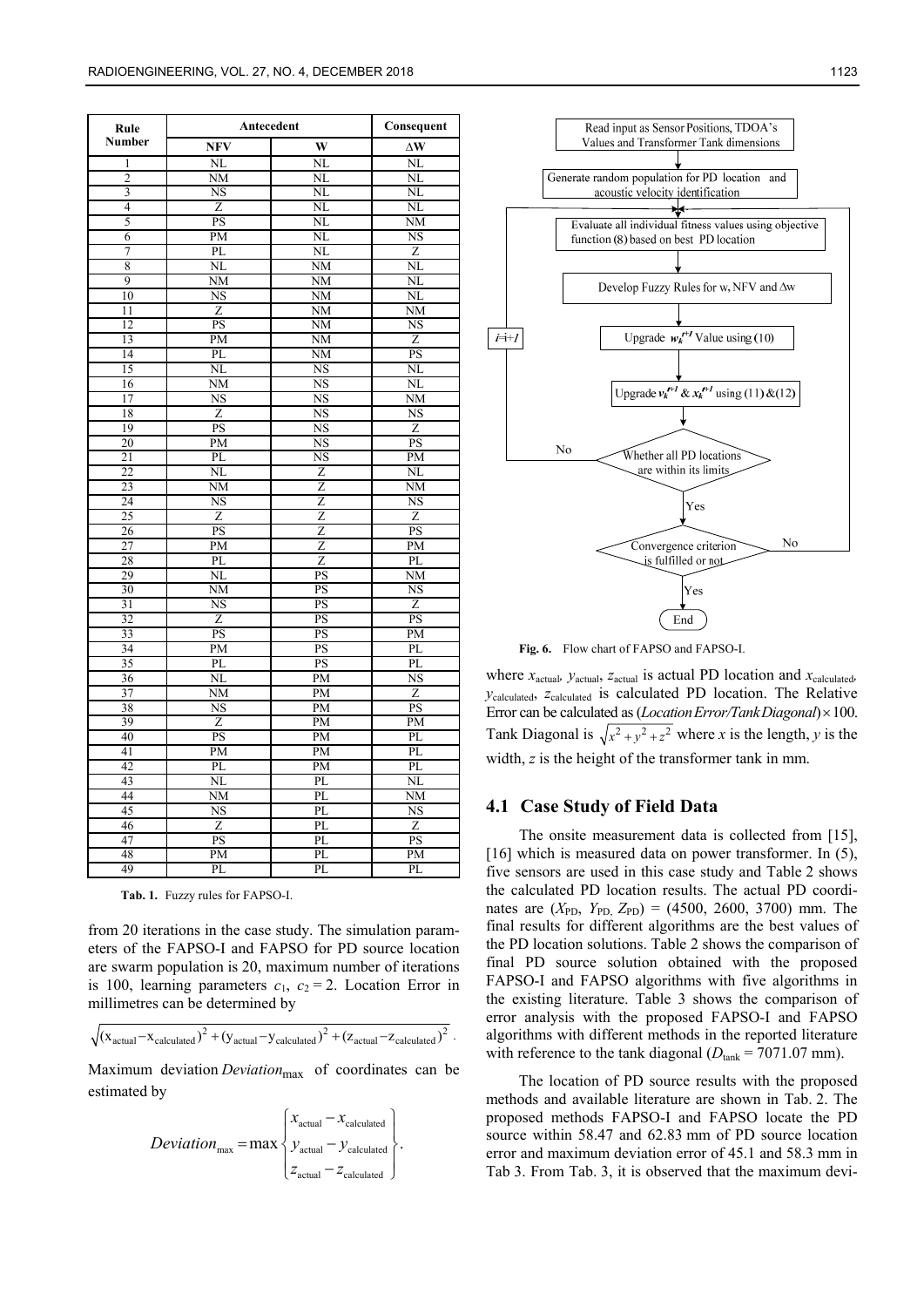ation error and relative error of the proposed algorithm is insignificant when compared to other methods in the available literature. The convergence characteristics comparison of FAPSO-I and FAPSO algorithm for this case study is shown in Fig. 7, the FAPSO-I algorithm takes less number of iterations to locate accurate PD source compared to FAPSO algorithm.

The proposed FAPSO-I gives minimum location error, maximum deviation error and relative error with less

| <b>Methods</b>            | $Co-$<br>ordinates | X(mm)   | Y(mm)   | Z(mm)   |  |
|---------------------------|--------------------|---------|---------|---------|--|
| <b>Actual Coordinates</b> |                    | 4500    | 2600    | 3700.0  |  |
| <b>FAPSO-I</b>            |                    | 4465.9  | 2554.9  | 3714.9  |  |
| <b>FAPSO</b>              |                    | 4485.6  | 2541.7  | 3718.5  |  |
| <b>QGA [16]</b>           |                    | 4394.77 | 2475.98 | 3656.17 |  |
| <b>GA</b><br>[16]         |                    | 4223.76 | 2391.73 | 3503.04 |  |
| <b>SA</b><br>[15]         |                    | 4387.78 | 2470.01 | 3666.64 |  |
| <b>PSO</b><br>[15]        |                    | 4383.32 | 2470.53 | 3649.16 |  |
| <b>LPSO</b><br>[15]       |                    | 4382.14 | 2469.99 | 3648.11 |  |

**Tab. 2.** Comparison of field PD location results with proposed methods and different methods in available literature.

| <b>Methods</b>  | Errors | Location<br>Error (mm) | <b>Maximum</b><br><b>Deviation</b><br>Error (mm) | <b>Relative</b><br>Error<br>$(\%E)$ |
|-----------------|--------|------------------------|--------------------------------------------------|-------------------------------------|
| <b>FAPSO-I</b>  |        | 58.47                  | 45.1                                             | 0.83                                |
| <b>FAPSO</b>    |        | 62.83                  | 58.3                                             | 0.89                                |
| <b>OGA [16]</b> |        | 124.02<br>168.45       |                                                  | 1.75                                |
| GA              | [16]   | 276.24                 | 398.10                                           | 3.91                                |
| <b>SA</b>       | [15]   | 129.99                 | 174.94                                           | 1.84                                |
| PSO             | [15]   | 129.47                 | 181.55                                           | 1.83                                |
| <b>LPSO</b>     | [15]   | 130.01                 | 182.99                                           | 1.84                                |

**Tab. 3.** Comparison of field data error analysis of different



**Fig. 7.** Comparison of convergence characteristics of FAPSO-I and FAPSO algorithm of case study.



**Fig. 8.** Adjustment of inertia weight by FAPSO-I.

execution time when compared to other methods. Figure 8 shows the inertia weight variation for a randomly chosen length and the convergence characteristic of the fuzzy adaptive PSO. The straight segment of the curve specifies that there is no change in the weight tuning of PSO.

#### **4.2 Case Study Laboratory Data**

The laboratory experimental related data is taken from [10] for PD source localization. The actual PD source position was fixed for four different time differences measured by moving the pin-plate electrode for four times. The sensors are located at  $S_1(800, 820, 0)$ ,  $S_2(1000, 420, 346)$ ,  $S_3(345, 782, 800)$  and  $S_4(0, 468, 386)$ . Table 4 shows the comparison of PD location and its error results with the proposed methods and different methods published in literature obtained for each set up (i.e. for each PD source and its TDOA measurements).

It is observed from Tab. 4 that the location error of PD source is lower for accurate time delay measurements from the sensors and higher for inaccurate time delay measurements from the sensors and it is also observed that the proposed algorithm gives minimum PD location error compared with PSO and LS methods. It is observed from Tab. 5 that the PD source maximum deviation error is significantly lower for accurate time delay measurements from the sensors and higher for inaccurate time delay measurements from the sensors. It can also be found that PD source location by the proposed method is much better when compared with the available literature results. The relative error obtained by the proposed method is also lower when compared to other methods as shown in Tab. 5.

It is also revealed that the PD source location by the proposed method is much better for both laboratory and field experimental data when compared with the available literature results. Thereby, the proposed method has shown its capability to localize the PD source with good accuracy.

## **5. Conclusion**

In this paper, fuzzy adaptive PSO (FAPSO-I  $&$ FAPSO) has proposed to obtain search capabilities of the particles. The PSO result greatly influences on inertia weight (*w*) and learning factors  $(c_1 \& c_2)$  and it may trap into local premature convergence problem. To prevail over this problem, inertia weight is tuned dynamically by using conditional IF-THEN statements in order to obtain the global best solution. From the output results, it is noticed that the proposed FAPSO-I method converge to global optimum solution owing to inertia weight fuzzification. To analyze the fuzzy adaptive PSO correctly, the good choice of inertia weight and learning factors results in such a way that all the particles tend to move in the direction of global optimum location compared to PSO. Thus, the proposed FAPSO-I takes very less time owing to inertia weight has been tuned dynamically using fuzzy rules. This FAPSO-I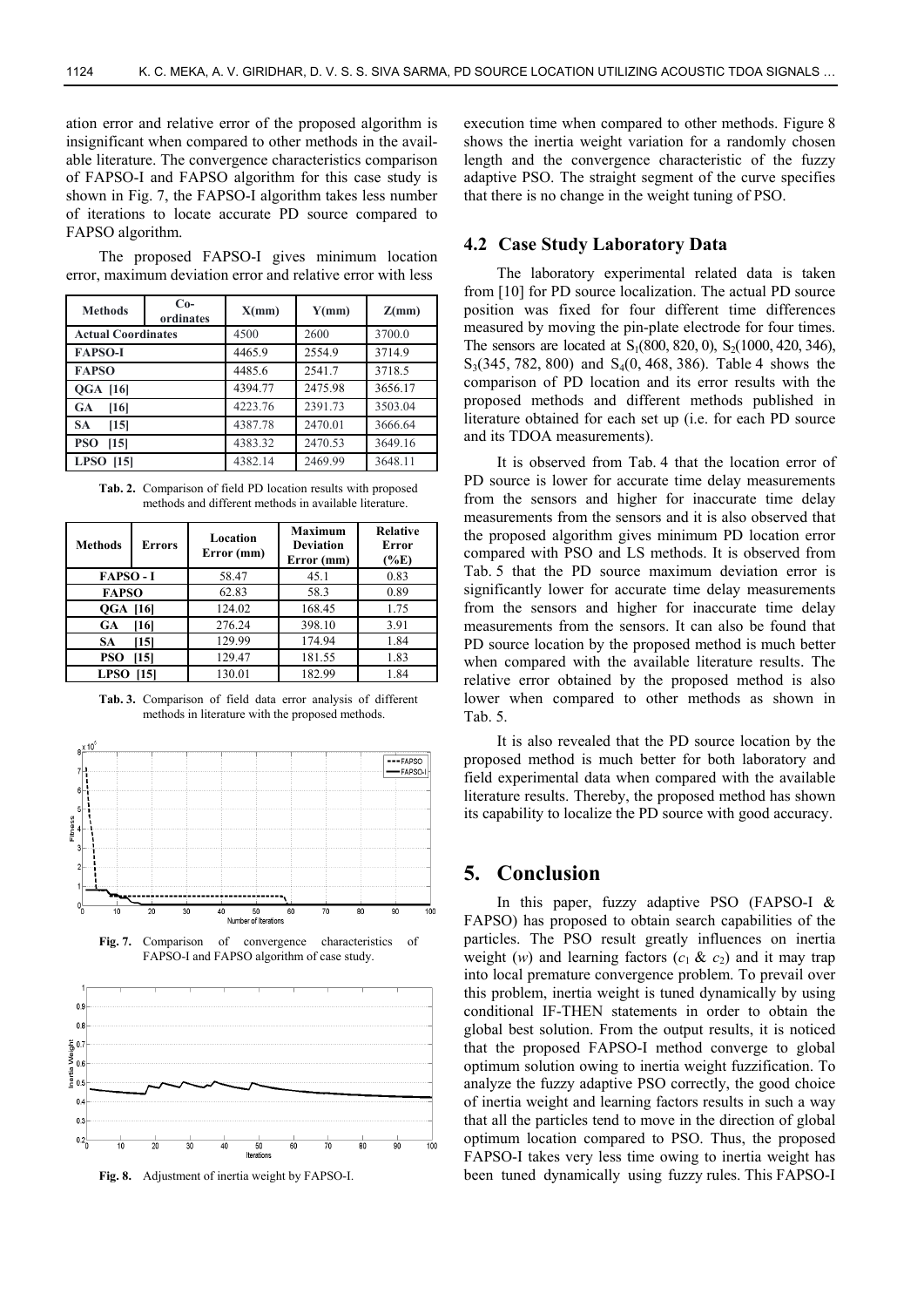| PD source<br>position<br>N <sub>o</sub> | <b>Actual PD</b><br>coordinates<br>(mm) | PD location<br>results of LS<br>$(mm)$ [10] | PD location<br>results of PSO<br>$(mm)$ [10] | PD location<br>results of<br>FAPSO (mm) | PD location<br>results of<br>FAPSO-I (mm) | Location<br>error of LS<br>(mm) $[10]$ | Location<br>error of<br>PSO (mm)<br>[10] | Location<br>error of<br>FAPSO<br>(mm) | Location<br>error of<br><b>FAPSO-I</b><br>(mm) |
|-----------------------------------------|-----------------------------------------|---------------------------------------------|----------------------------------------------|-----------------------------------------|-------------------------------------------|----------------------------------------|------------------------------------------|---------------------------------------|------------------------------------------------|
| $1 - 1$                                 |                                         | (529, 590, 501)                             | (384, 719, 492)                              | (383, 698, 487)                         | (388, 702, 489)                           | 176.04                                 | 20.01                                    | 9.69                                  | 4.58                                           |
| $1 - 2$                                 |                                         | (661, 1012, 672)                            | (379,712,516)                                | (394, 694, 486)                         | (386, 704, 488)                           | 450.37                                 | 31.45                                    | 7.46                                  | 8.25                                           |
| $1 - 3$                                 | (392,700,490)                           | (682, 793, 872)                             | (383,691,495)                                | (388, 698, 486)                         | (389, 701, 488)                           | 488.54                                 | 13.67                                    | 6                                     | 3.74                                           |
| $1 - 4$                                 |                                         | (485, 936, 647)                             | (380, 701, 483)                              | (389, 697, 485)                         | (389, 702, 487)                           | 298.31                                 | 13.93                                    | 6.56                                  | 4.69                                           |
| $2 - 1$                                 | (510,700,410)                           | (694, 918, 491)                             | (512, 716, 421)                              | (506, 706, 408)                         | (508, 702, 408)                           | 296.55                                 | 19.52                                    | 7.48                                  | 3.46                                           |
| $2 - 2$                                 |                                         | (625, 625, 275)                             | (520, 715, 422)                              | (507, 701, 412)                         | (509, 701, 409)                           | 192.54                                 | 21.66                                    | 3.46                                  | 1.73                                           |
| $2 - 3$                                 |                                         | (650, 768, 515)                             | (513, 703, 424)                              | (508, 702, 406)                         | (508, 699, 409)                           | 187.75                                 | 14.63                                    | 4.89                                  | 2.45                                           |
| $2 - 4$                                 |                                         | (646, 895, 585)                             | (510, 712, 412)                              | (511, 695, 405)                         | (507, 701, 408)                           | 295.21                                 | 12.17                                    | 7.14                                  | 3.74                                           |
| $3 - 1$                                 | (883,700,690)                           | (952, 1112, 763)                            | (877,706,707)                                | (887,701,693)                           | (880, 698, 688)                           | 424.07                                 | 19.00                                    | 5.09                                  | 4.12                                           |
| $3 - 2$                                 |                                         | (968, 1027, 592)                            | (882,708,702)                                | (880, 695, 688)                         | (881,697,686)                             | 351.79                                 | 14.45                                    | 6.16                                  | 5.39                                           |
| $3 - 3$                                 |                                         | (799, 582, 833)                             | (881,701,703)                                | (880, 696, 685)                         | (880, 696, 687)                           | 203.54                                 | 13.19                                    | 7.07                                  | 5.83                                           |
| $3-4$                                   |                                         | (785, 592, 796)                             | (895,706,693)                                | (882,700,684)                           | (881,702,691)                             | 180.29                                 | 13.75                                    | 6.08                                  | 3                                              |

**Tab. 4.** Comparison of laboratory PD source location results among available literature with proposed methods.

| <b>PD</b><br>source<br>position<br>No | Actual<br>coordinates (mm) | Maximum<br>deviation<br>error of LS<br>(mm) | Maximum<br>deviation<br>error of<br>PSO (mm) | Maximum<br>deviation<br>error of<br>FAPSO<br>(mm) | Maximum<br>deviation<br>error of<br><b>FAPSO-I</b><br>(mm) | Relative<br>error of<br>LS $(\% )$ | Relative<br>error of<br>PSO(%) | Relative<br>error of<br><b>FAPSO</b><br>(%) | Relative<br>error of<br><b>FAPSO-I</b><br>$(\%)$ |
|---------------------------------------|----------------------------|---------------------------------------------|----------------------------------------------|---------------------------------------------------|------------------------------------------------------------|------------------------------------|--------------------------------|---------------------------------------------|--------------------------------------------------|
| $1 - 1$                               |                            | 200                                         | 19                                           | 9                                                 | 4                                                          | 10.03                              | 1.14                           | 0.55                                        | 0.26                                             |
| $1 - 2$                               | (392,700,490)              | 312                                         | 26                                           | 6                                                 | 6                                                          | 25.66                              | 1.79                           | 0.43                                        | 0.47                                             |
| $1 - 3$                               |                            | 382                                         | 9                                            | 4                                                 | 3                                                          | 27.84                              | 0.78                           | 0.34                                        | 0.21                                             |
| $1 - 4$                               |                            | 236                                         | 12                                           | 5                                                 | 3                                                          | 16.99                              | 0.79                           | 0.37                                        | 0.27                                             |
| $2 - 1$                               | (510,700,410)              | 218                                         | 16                                           | 6                                                 | $\overline{c}$                                             | 16.89                              | 1.11                           | 0.43                                        | 0.2                                              |
| $2 - 2$                               |                            | 135                                         | 15                                           | 3                                                 |                                                            | 10.97                              | 1.23                           | 0.19                                        | 0.1                                              |
| $2 - 3$                               |                            | 140                                         | 14                                           | 4                                                 | 2                                                          | 10.69                              | 0.84                           | 0.28                                        | 0.14                                             |
| $2 - 4$                               |                            | 195                                         | 12                                           | 5                                                 | 3                                                          | 16.82                              | 0.69                           | 0.41                                        | 0.21                                             |
| $3 - 1$                               | (883,700,690)              | 412                                         | 17                                           | 4                                                 | 3                                                          | 24.16                              | 1.08                           | 0.29                                        | 0.23                                             |
| $3 - 2$                               |                            | 327                                         | 12                                           | 5                                                 | 4                                                          | 20.05                              | 0.82                           | 0.35                                        | 0.31                                             |
| $3 - 3$                               |                            | 143                                         | 13                                           | 5                                                 | 4                                                          | 11.59                              | 0.75                           | 0.40                                        | 0.33                                             |
| $3 - 4$                               |                            | 108                                         | 12                                           | 6                                                 | 2                                                          | 10.27                              | 0.78                           | 0.35                                        | 0.17                                             |

**Tab. 5.** Error analysis comparison of laboratory PD source among available literature with the proposed methods.

method is more superior in terms of minimum location error and maximum deviation error for the accurate PD source localization in giving global best solution in comparison to FAPSO, LS, PSO, SA, LPSO, QGA and GA.

Finally, this proposed method has shown good implementation and appropriateness for localization of PD source and the output results of the proposed method when compared to other methods reported in the literature attained desired better results. In future this FAPSO method can also be applied to radars and channel estimation areas for evaluating better results when compared to iterative and optimization methods.

# **References**

[1] HOWELLS, E., NORTON, E. T. Location of partial discharge sites in on-line transformers. *IEEE Transactions on Power*  *Apparatus and Systems,* 1981, vol. 100, no. 1, p. 158–161. DOI**:**  10.1109/TPAS.1981.316872

- [2] LUNDGAARD, L. E. Partial discharge XIII. Acoustic partial discharge detection fundamental considerations. *IEEE Electric Insulation Magazine*, 1992, vol. 8, no. 4, p. 25–31. DOI**:**  10.1109/57.145095
- [3] LUNDGAARD, L. E. Partial discharge XIV: Acoustic partial discharge detection – practical application. *IEEE Electrical Insulation Magazine*, 1995, vol. 8, no. 5, p. 34–43. DOI**:**  10.1109/57.156943
- [4] ELEFTHERION, P. M. Partial discharge XXI: Acoustic emissionbased PD source location in transformer. *IEEE Electrical Insulation Magazine*, 1995, vol. 11, no. 6, p. 22–26. DOI**:**  10.1109/57.475905
- [5] LU, Y., TAN, X., HU, X. PD detection and localization by acoustic measurement in an oil-filled transformer. *IEE Proc Science Measurement Technology,* 2000, vol. 147, no. 2, p. 81–85. DOI: 10.1049/ip-smt: 20000223
- [6] IEEE STD. C57.127-2007. IEEE guide for the detection and location of acoustic emissions from partial discharges in oil-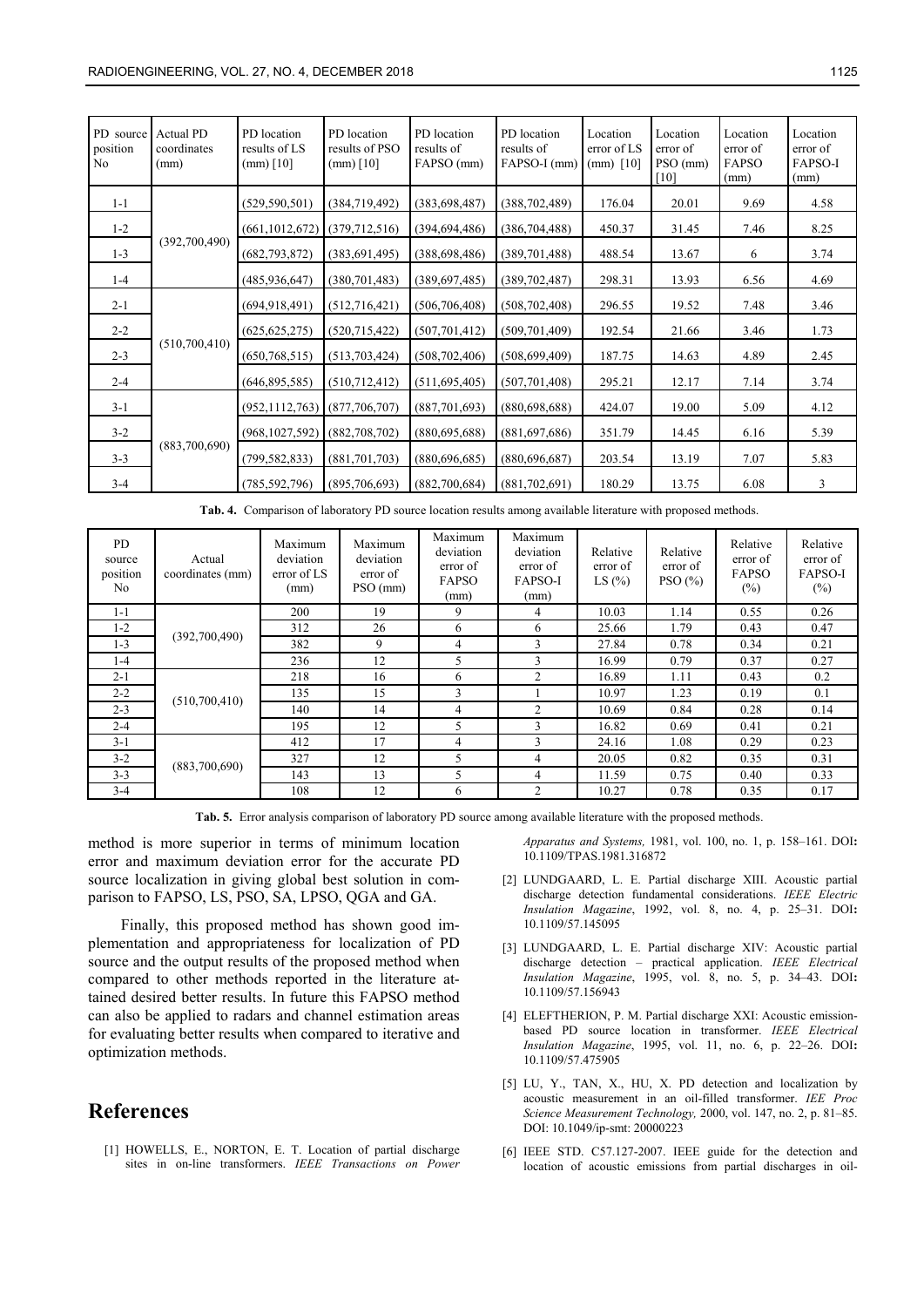immersed power transformers and reactors. DOI: 10.1109/IEEESTD.2007.4293265

- [7] MARKALOUS, S. M., TENBOHLEN, S., FESER, K. New robust non-iterative algorithms for acoustic PD-localization in oil/paperinsulated transformers. In *14th International Symposium on High Voltage Engineering*. Beijing (China), 2005, p. 1–6.
- [8] MARKALOUS, S. M., TENBOHLEN, S., FESER, K. Detection and location of partial discharges in power transformers using acoustic and electromagnetic signal. *IEEE Transaction on Dielectrics and Electrical Insulation*, 2008, vol. 15, no. 6, p. 1576–1583. DOI: 10.1109/TDEI.2008.4712660
- [9] VELOSO, G. F. C., BORGES DA SILVA, L. E., LAMBERT-TORRES, G., et al. Localization of partial discharges in transformers by the analysis of the acoustic emission. In *IEEE International Symposium on Industrial Electronics.* Montreal (Quebec, Canada), 2006. p. 537–541. DOI: 10.1109/ISIE.2006.295515
- [10] VELOSO, G. F. C., BORGES DA SILVA, L. E., LAMBERT-TORRES, G., et al. A strategy to locate partial discharges in power transformers using acoustic emission. In *International Conference on Renewable Energies and Power Quality* (*ICREPQ* 2007). Seville (Spain), 2007. DOI: 10.13140/RG.2.1.2181.4001
- [11] TANG, L., LUO, R., DENG, M., SU, J. Study of partial discharge localization using ultrasonic in power transformer based on particle swarm optimization. *IEEE Transaction on Dielectrics and Electrical Insulation,* 2008, vol. 15, no. 2, p. 492–495. DOI: 10.1109/TDEI.2008.4483469
- [12] KUNDU, P., KISHORE, N. K., SINHA, A. K. A non-iterative partial discharge source location method for transformers employing acoustic emission technique. *Applied Acoustics,* 2009, vol. 70, no. 11–12, p. 1378–1383. DOI: 10.1016/j.apacoust.2009.07.001
- [13] KIL, G. S., KIM, I. K., PARK, D. W., et al. Measurements and analysis of the acoustic signals produced by partial discharges in insulation oil. *Current Applied Physics*, 2009, vol. 9, no. 2, p. 296–300. DOI: 10.1016/j.cap.2008.01.018
- [14] KUO, C. C. Artificial recognition system for defective types of transformers by acoustic emission. *Expert Systems Applications,* 2009, vol. 36, no. 7, p. 10304–10311. DOI: 10.1016/j.eswa.2009.01.046
- [15] BOCZAR, T., BORUCKI, S., CICHOD, A., et al. Application possibilities of artificial neural networks for recognizing partial discharges measured by the acoustic emission method. *IEEE Transaction on Dielectrics and Electrical Insulation*, 2009, vol. 16, no. 1, p. 214–223. DOI: 10.1109/TDEI.2009.4784570
- [16] LIU, H. L., LIU, H. D. Partial discharge localization in power transformers based on the sequential quadratic programminggenetic algorithm adopting acoustic emission techniques. *European Physics Journal Applied Physics,* 2014, vol. 68, no. 1, p. 1–16. DOI: 10.1051/epjap /2014140318
- [17] LIU, H. L. Acoustic partial discharge localization methodology in power transformers employing the quantum genetic algorithm. *Applied Acoustics*, 2016, vol. 102, p. 71–78. DOI: 10.1016/j.apacoust.2015.08.011
- [18] HASIRCI, Z., CAVDAR, I. H., OZTURK, M. Modelling and link performance analysis of bus bar distribution systems for narrowband PLC. *Radioengineering*, 2017, vol. 26, no. 2, p. 611–620. DOI: 10.13164/re.2017.0611
- [19] HAN, C., WANG, L. Array pattern synthesis using a digital position shift method. *Radioengineering*, 2016, vol. 25, no. 3, p. 573–580. DOI: 10.13164/re.2016.0573
- [20] TAGCU, E, KAYA, I., YAZCAN, A. CMF-DFE based adaptive blind equalization using particle swarm optimization.

*Radioengineering*, 2016, vol. 25, no. 1, p. 124–131. DOI: 10.13164/re.2016.0124

- [21] SONG, L., LIANG, M., JI, H. Box-particle implementation and comparison of cardinalized probability hypothesis density filter. *Radioengineering*, 2016, vol. 25, no. 1, p. 177–186. DOI: 10.13164/re.2016.0177
- [22] GUNES, F., DEMIREL, S., MAHOUTI, P. Design of a front–end amplifier for the maximum power delivery and required noise by HBMO with support vector micro strip model. *Radioengineering*, 2014, vol. 23, no. 1, p. 134–143. ISSN: 1210-2512
- [23] CAKIR, O., KAYA, H., YAZGAN, A., et al. Emitter location finding using particle swarm optimization*. Radioengineering*, 2014, vol. 23, no. 1, p. 252–258. ISSN: 1210-2512
- [24] ABDUL RANI, K. N., ABD MALEK, M. F., SIEW CHIN, N. Nature-inspired cuckoo search algorithm for side lobe suppression in a symmetric linear antenna array. *Radioengineering*, 2012, vol. 21, no. 3, p. 865–874. ISSN: 1210-2512
- [25] ADIGUZEL, T., AKBULET, A., YILMAZ, A. E. Estimation of time-varying channel state transition probabilities for cognitive radio systems by means of particle swarm optimization. *Radioengineering*, 2012, vol. 21, no. 1, p. 104–109. ISSN: 1210-2512
- [26] ZHONGKUN MA, VAN DEN BOSCH, G. A. E. Comparison of weighted sum fitness functions for PSO optimization of wideband medium-gain antennas. *Radioengineering*, 2012, vol. 21, no. 1, p. 504–511. ISSN: 1210-2512
- [27] SEDENKA, V., RAIDA, Z. Critical comparison of multi-objective optimization methods: Genetic algorithms versus swarm intelligence*. Radioengineering*, 2010, vol. 19, no. 3, p. 369–377. ISSN: 1210-2512
- [28] LACIK, J., LAGER, I. E., Z., RAIDA, Z. Multi criteria optimization of antennas in time domain*. Radioengineering*, 2010, vol. 19, no. 1, p. 105-110. ISSN: 1210-2512
- [29] RAPTIS, V., TATIS, G., CHRONOPOULOS, S. K., et al. Development and experimental measurements of a tunable antenna*. Communications and Network,* 2013, vol. 5, no. 3, p. 220–224. DOI: 10.4236/cn.2013.53026
- [30] KRACEK, J., MAZANEK, M. Wireless power transmission for power supply: State of art. *Radioengineering*, 2011, vol. 20, no. 2, p. 457–463. ISSN: 1210-2512
- [31] KADLEC, P., KEJIK, P., RAIDA, Z. Comparison of pilot symbol embedded channel estimation algorithms*. Radioengineering*, 2009, vol. 18, no. 4, p. 485–490. ISSN: 1210-2512
- [32] CHRONOPOULOS, S. K., CHRISTOFILAKIS, V., TATSIS, G., et al. Performance of turbo coded OFDM under the presence of various noise types*. Wireless Personal Communication*, 2016, vol. 87, p. 1319–-1336. DOI: 10.1007/s 11277-015-3055-1
- [33] YANG XIN-SHE. *Nature-Inspired Metaheuristic Algorithms.* 2nd ed. United Kingdom, L University Press, 2010. ISBN: 9781905986286
- [34] BAJPAI, P., SINGH, S. N. Fuzzy adaptive particle swarm optimization for bidding strategy in uniform price spot market. *IEEE Transactions on Power Systems*, 2007, vol. 22, no. 4, p. 2152–2160. DOI: 10.1109/TPWRS.2007.907445

### **About the Authors …**

**Kalyan Chakravarthi MEKA** is currently a Ph.D. student in the Department of Electrical Engineering, NIT Warangal. He received his M Tech from AN University in